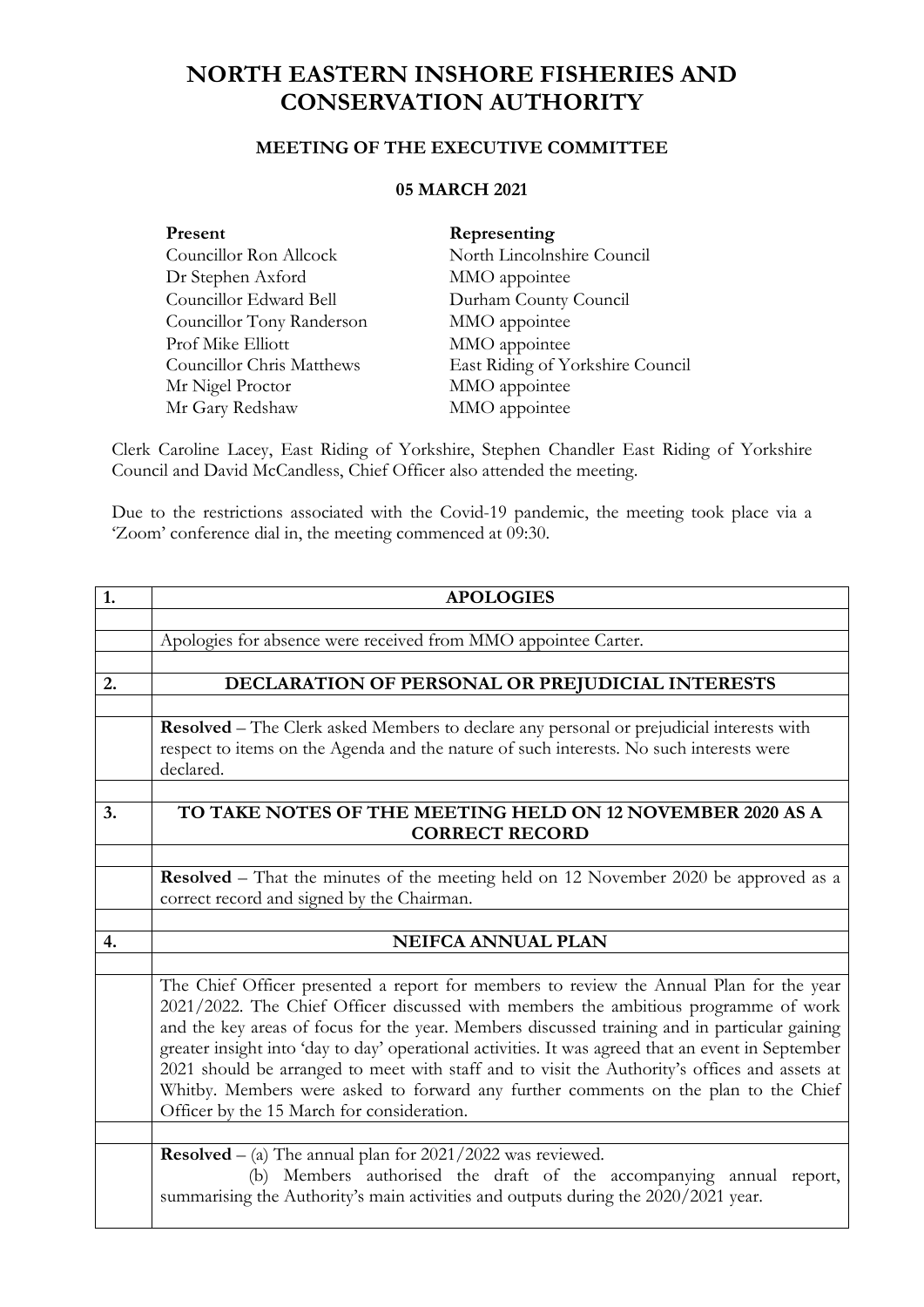| 5. | REVENUE BUDGET 2021/2022                                                                                                                                                                                                                                                                                                                                                                                                                                                                                                                                                                                                                                                                                                                                                                                                                                                          |  |
|----|-----------------------------------------------------------------------------------------------------------------------------------------------------------------------------------------------------------------------------------------------------------------------------------------------------------------------------------------------------------------------------------------------------------------------------------------------------------------------------------------------------------------------------------------------------------------------------------------------------------------------------------------------------------------------------------------------------------------------------------------------------------------------------------------------------------------------------------------------------------------------------------|--|
|    | The Treasurer presented a report to inform Members of the draft budget for 2021/22.<br>Members were informed that the 1% levy increase approved at the Authority Meeting on 18<br>December 2020 had been incorporated into the budget, which fully funded the revised<br>staffing structure following the completion of the organisational review. The Chief Officer<br>had been required to identify savings of $f(20,000)$ and this had mainly been achieved through a<br>reduction in the travel & subsistence budgets.                                                                                                                                                                                                                                                                                                                                                        |  |
|    | <b>Resolved</b> - a) That the draft budget for 2021/22 be approved                                                                                                                                                                                                                                                                                                                                                                                                                                                                                                                                                                                                                                                                                                                                                                                                                |  |
|    | b) That the level of general reserves is maintained at $\text{\textsterling}228,\!450$ (18%) of the annual levy<br>c) That the $\text{\textsterling}23,000$ supplementary budget for external projects, fully funded by external<br>income is added to the 2021/22 budget                                                                                                                                                                                                                                                                                                                                                                                                                                                                                                                                                                                                         |  |
| 6. | <b>BUDGET REPORT 2020/2021</b>                                                                                                                                                                                                                                                                                                                                                                                                                                                                                                                                                                                                                                                                                                                                                                                                                                                    |  |
|    |                                                                                                                                                                                                                                                                                                                                                                                                                                                                                                                                                                                                                                                                                                                                                                                                                                                                                   |  |
|    | The Treasurer presented a report to advise Members of the budget position at the end of<br>month 09 (December) in 2020/21. At the end of December 2020, the Authority had net<br>expenditure of £668,786 against an expected £810,368, underspending by £141,582. The<br>forecast outturn underspend was $f(248,270)$ mainly due to employee underspends due to<br>vacancies and patrol vessel underspends. Members agreed that due to the uncertainties<br>surrounding the COVID-19 pandemic, the decision to transfer any underspends to either the<br>General Reserve or the Renewals Fund should be postponed until June 2021. Retrospective<br>approval was sought for the inclusion of a dynamic vessel stabilisation system and higher<br>specification charting and radar plotting system for the new vessel totalling £31,318, fully<br>funded from in year underspends. |  |
|    | <b>Resolved</b> $-$ (a) That the budget monitoring position is noted.<br>(b) That the inclusion of a dynamic vessel stabilisation and charting and radar plotting system<br>in section 3.3 is retrospectively approved, funded from in year underspends.<br>(c) That any underspend at the year-end be transferred to either the Renewals Fund or the<br>General Reserve, the decision on this to be taken at the June 2021 Authority meeting.                                                                                                                                                                                                                                                                                                                                                                                                                                    |  |
| 7. | RISK MANAGEMENT STRATEGY & STRATEGIC OPERATIONAL RISK<br><b>REGISTER REVIEW</b>                                                                                                                                                                                                                                                                                                                                                                                                                                                                                                                                                                                                                                                                                                                                                                                                   |  |
|    | The Clerk presented a report which included a revised Risk Management Strategy for<br>adoption and to inform members that in accordance with the Strategy, a review of the<br>Strategic and Operational Risk Registers had also been undertaken and was reported for<br>approval. Members discussed the presentation of the report and suggested that the Strategic<br>Risk Register should be colour coded and a visual 'heat chart' included as part of future<br>reporting.                                                                                                                                                                                                                                                                                                                                                                                                    |  |
|    | <b>Resolved</b> $-$ (a) That the revised Risk Management Strategy be adopted and the revised<br>Strategic and Operational Risk Register be approved.<br>(b) The presentation of the report to be altered in line with comments received by Members<br>at the September review.                                                                                                                                                                                                                                                                                                                                                                                                                                                                                                                                                                                                    |  |
| 8. | NEIFCA HEALTH & SAFETY POLICY & SAFE WORKING PRACTICES<br>2021/2022                                                                                                                                                                                                                                                                                                                                                                                                                                                                                                                                                                                                                                                                                                                                                                                                               |  |
|    | The Chief Officer presented a report to inform members of the completion of the Annual<br>review of the Authority's Health & Safety provisions. Since the last review in December 2020<br>the Chief Officer was pleased to advise that there had been no notable incidents or accidents<br>to report. Over and above the standard operational risk assessments and associated safe                                                                                                                                                                                                                                                                                                                                                                                                                                                                                                |  |